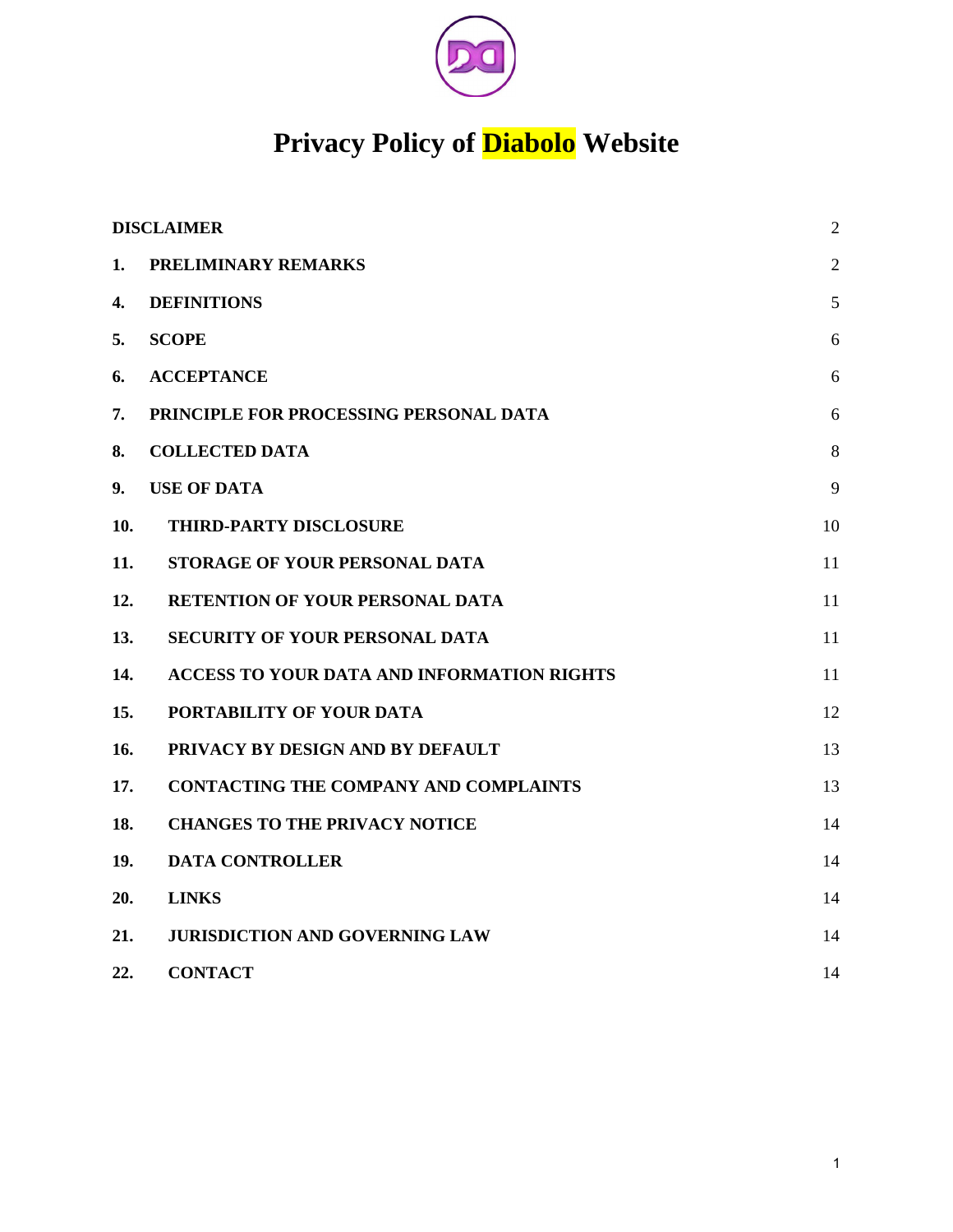

## <span id="page-1-1"></span>**DISCLAIMER**

*We reserve the right at any time to: Any changes we make to the Privacy Policy will be effective immediately after we post the modified Privacy Policy on Diabolo. Such also applies with the relevant Diabolo 1) Disclaimer 2) Terms of Use and 3) Cookie Policy.*

## **1. PRELIMINARY REMARKS**

- <span id="page-1-0"></span>1.1. If you are engaged with us, please note the following:
- 1.2. **Diabolo** takes data privacy seriously and maintains a Privacy Policy ("Policy") to describe how we will use information on individuals who visit this website or participate in our board and executive search and assessment services.
- 1.3. **SCOPE** This Policy only covers data collected through this website and other Diabolo electronic sites and mobile applications or in the course of our services for clients. This Policy does not cover any other data collection or processing, including, without limitation, data collection practices of other web pages to which we link as they may be subject to their own privacy policies.
- 1.4. Cookies are small text files that are placed on your computer by websites that you visit. They are widely used in order to make websites work, or work more efficiently, as well as to provide information to the owners of the site. These cookies are used to collect information about how visitors use our site. We use the information to compile reports and to help us improve the site. The cookies collect information in an anonymous form, including the number of visitors to the site, where visitors have come to the site from and the pages they visited. By using our website, you agree that we can place these types of cookies on your device.

#### **2. Relation between Website Terms of Use, Cookies Policy, Privacy Policy and Disclaimer**

- 2.1. Diabolo is a digital ecosystem that provides its community of users with social trading services for the cryptocurrency market. The Ecosystem is operated by the Ecosystem Operator (Diabolo.io) From a legal perspective, if Diabolo or the Ecosystem are referred to, the subject of any duties or obligations remains the Ecosystem Operator (i.e., the legal entity operating the Ecosystem). The Ecosystem itself is not a legal subject and cannot assume responsibilities or obligations. The Ecosystem Operator is Diabolo Sàrl, a limited liability company duly incorporated under the laws of Switzerland whose registered office is Chemin de Madame de Warens 2, 1816 Montreux, Vaud
- 2.2. **Cookies:** We use cookies on our website. Please refer to our cookie policy.
- 2.3. **Why Personal Data Is Used:** We will use your personal data to process your request, to contact you and to provide you with the information that you voluntarily have requested.

# **3. Privacy Statement**

3.1. Diabolo is committed to safeguarding privacy and personal data. With a few exceptions, such as when we provide data room or e-discovery services (in the context of which our role is limited to that of a data processor), Diabolo is generally the controller of personal data provided to them.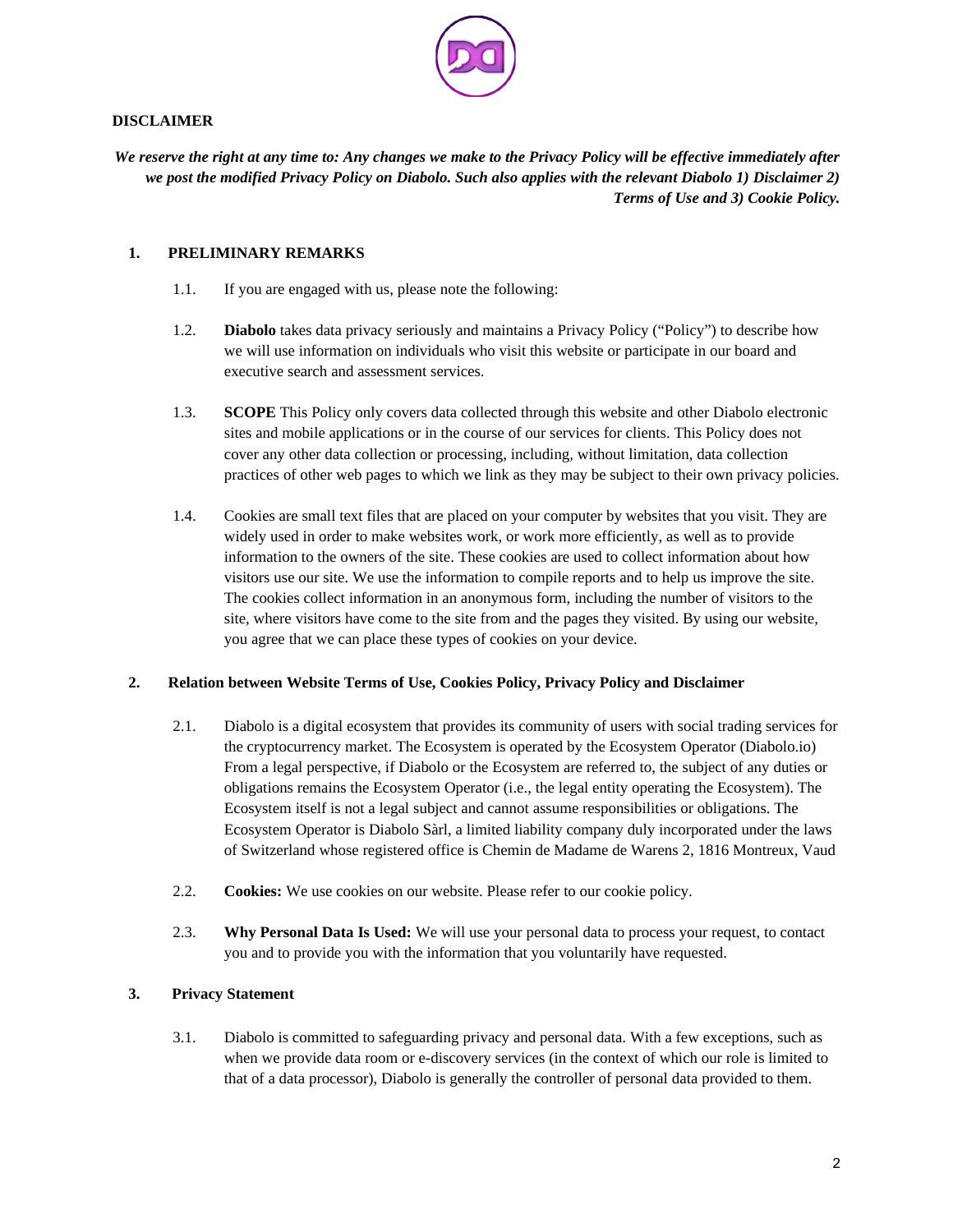

3.2. This Privacy Statement is intended to inform clients, prospective clients and more generally all visitors to this website about how we collect, use, share, protect or otherwise process personal data. Other policies may apply to recruitment and would be notified separately.

# 3.3. **When, How and What Personal Data We Collect**

- 3.3.1. In general, you are not required to provide any personal information in order to consult our website. However, you may elect to contact us by completing the form provided on the "Contact" page of this website, in which case we ask you to provide your name and email address, and to submit specific questions to us. You may also elect to contact us voluntarily by telephone or e-mail. All personal data processed by us is necessary to fulfill the purposes for which they were collected. When using the website for mere information purposes, we may also collect the personal data that your web browser transmits to our server, including your IP address, the date and time of your visit, and data relating to your operating system and web browser. We use this data to ensure the security and successful navigation on the website, and to compile statistical data on the use of our websites. During the course of an engagement, or when consideration is being given to such an engagement, we may collect and process personal data about our clients, prospective clients, their affiliates or the relevant members of their personnel.
- 3.4. **Data collected via website** If you visit our website, please note the following:
- 3.5. **Collection Methods**: When you send a message to us or otherwise send us data via our website, we can collect and use your name and email address. You will know what data we collect through the website, because you actively submit it.
- 3.6. **Collection Purposes, Use of Data**: We use the data we collect from our website for the following general purposes (this list is not exhaustive): to respond to the request that you sent us, such as your request for information on our services or your job search; to administer, protect and improve our website and our systems; to better understand the preferences of our website visitors; to compile aggregated statistics about website usage; and to inform you about our services. Like many websites, we use "cookies" or other similar technologies. Cookies allow the website to measure traffic activity on the website.
- 3.7. **Disclosures of Personal Information**: We are not in the business of selling or renting your information to third parties and do not share your personally identifiable information with others, except as follows: for the purpose of delivering our services to you; we may also share your information as required by law or in the interest of protecting or exercising our or others' legal rights, for example, in connection with court proceedings or requests from law enforcement officials. Also, we reserve the right to use and disclose any information collected via the website that is not in personally identifiable form.

#### 3.8. **For instance may also use personal data**:

- 3.8.1. to conduct pre-engagement assessments and formalities such as anti-money laundering checks, conflict checks, etc.;
- 3.8.2. to perform the tasks entrusted to us by our clients;
- 3.8.3. for client relationship management purposes;
- 3.8.4. for internal administrative or operational processes;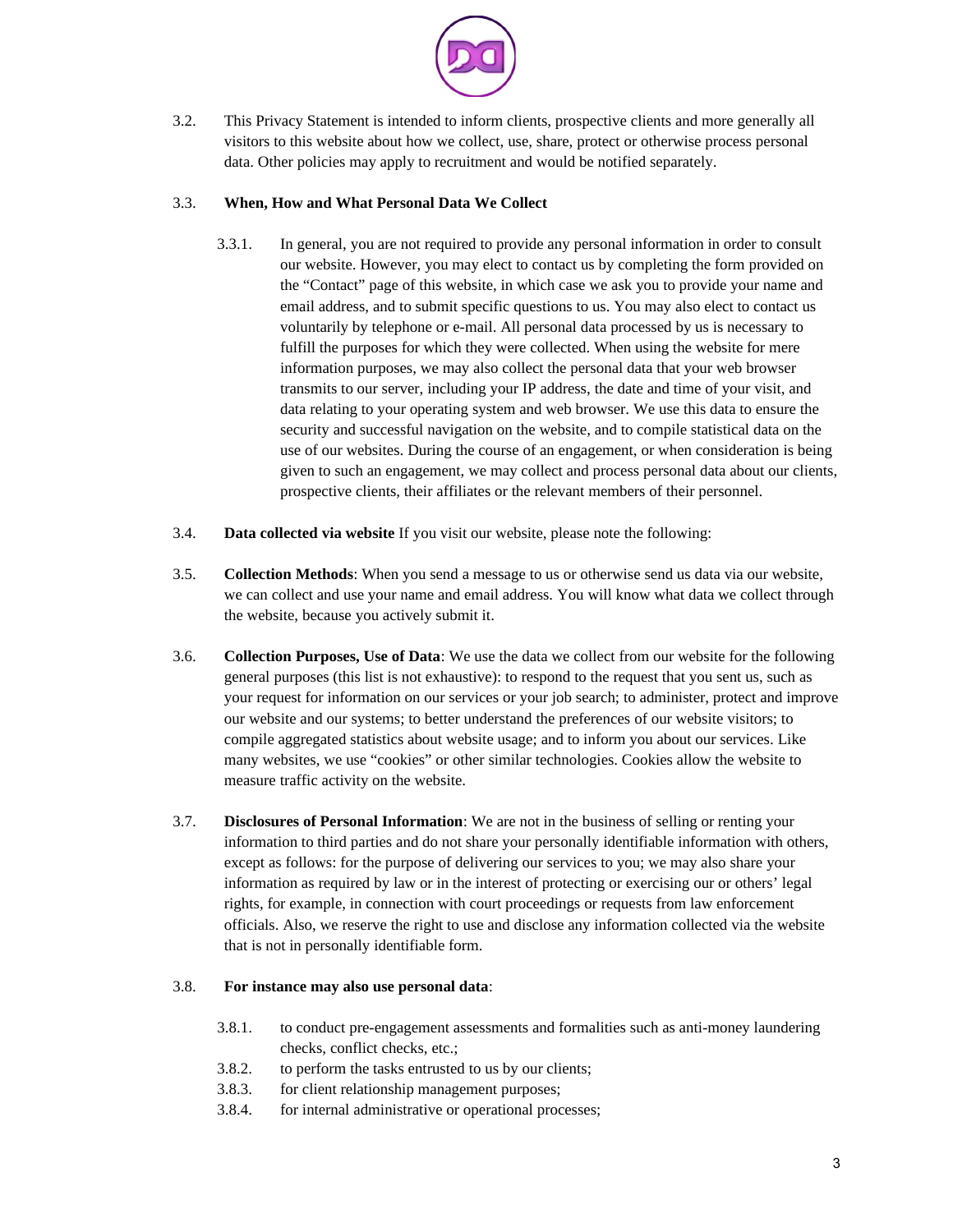

- 3.8.5. to analyze the services you may be interested in;
- 3.8.6. to send invitations and information from Diabolo about events, publications, and services provided by the firm; and
- 3.8.7. to satisfy any legal, regulatory, accounting or reporting requirements.
- 3.8.8. We will process personal data if and to the extent applicable law provides a lawful basis for us to do so and in particular:
- 3.8.9. if the data subjects have consented to us doing so;
- 3.8.10. if we need it to perform the contract we have entered into with a data subject;
- 3.8.11. if we need it to comply with a legal obligation; or
- 3.8.12. if we (or a third party) have a legitimate interest which is not overridden by the data subjects' interests or fundamental rights and freedoms. Such legitimate interests will be the provision of legal services by us, administrative or operational processes within Diabolo, and direct marketing.
- 3.9. **Security**: Transmissions over the Internet are not completely secure or error-free. We take appropriate measures, however, to protect your personal information from loss, misuse, unauthorized access, disclosure, alteration and destruction.

# 3.10. **Data Collected in connection with our services**

- 3.11. **Data Collection**: To provide our clients with our services and communication and collaboration among the Diabolo Ecosystem. Diabolo collects and processes information relating to individuals (referred to as "Personal Information") which typically includes information in normal business contact details and professional references. Our records derive from information collected directly from you, publicly available sources and third parties.
- 3.12. **Data Usage**: We may use Personal Information to contact you about our services, evaluation of our services etc. We may also provide Personal Information to applicable regulators. In addition, we may also collect demographic information about you to assist our partner firms in addressing their diversity needs.
- 3.13. The security and protection of your Personal Data is a priority of Diabolo, a company duly incorporated under the laws of Switzerland, with registration number CHE-348.493.571 and with an official address at Chemin de Madame de Warens 2, 1816 Chailly-Montreux (the "Company, "Us" or "We") which operates a website hosted at the URL https://diabolo.io/ (the "Website").
- 3.14. The Company shall collect personal data from the users that created an Account and/or register for the newsletter.
- 3.15. This Privacy Notice (the "Notice") aims to protect the privacy and the fundamental rights of the Users when their Personal data are processed by the Company, such as the fundamental rights of the Visitors while they are browsing the Website.
- 3.16. Capitalized terms defined in the Terms of Use are available on the Website.
- 3.17. The Company uses privacy by default and privacy by design standards and undertakes to store your Personal data in a secured manner and to process your Personal data with all appropriate care and attention per the laws of Switzerland, France and the European Union.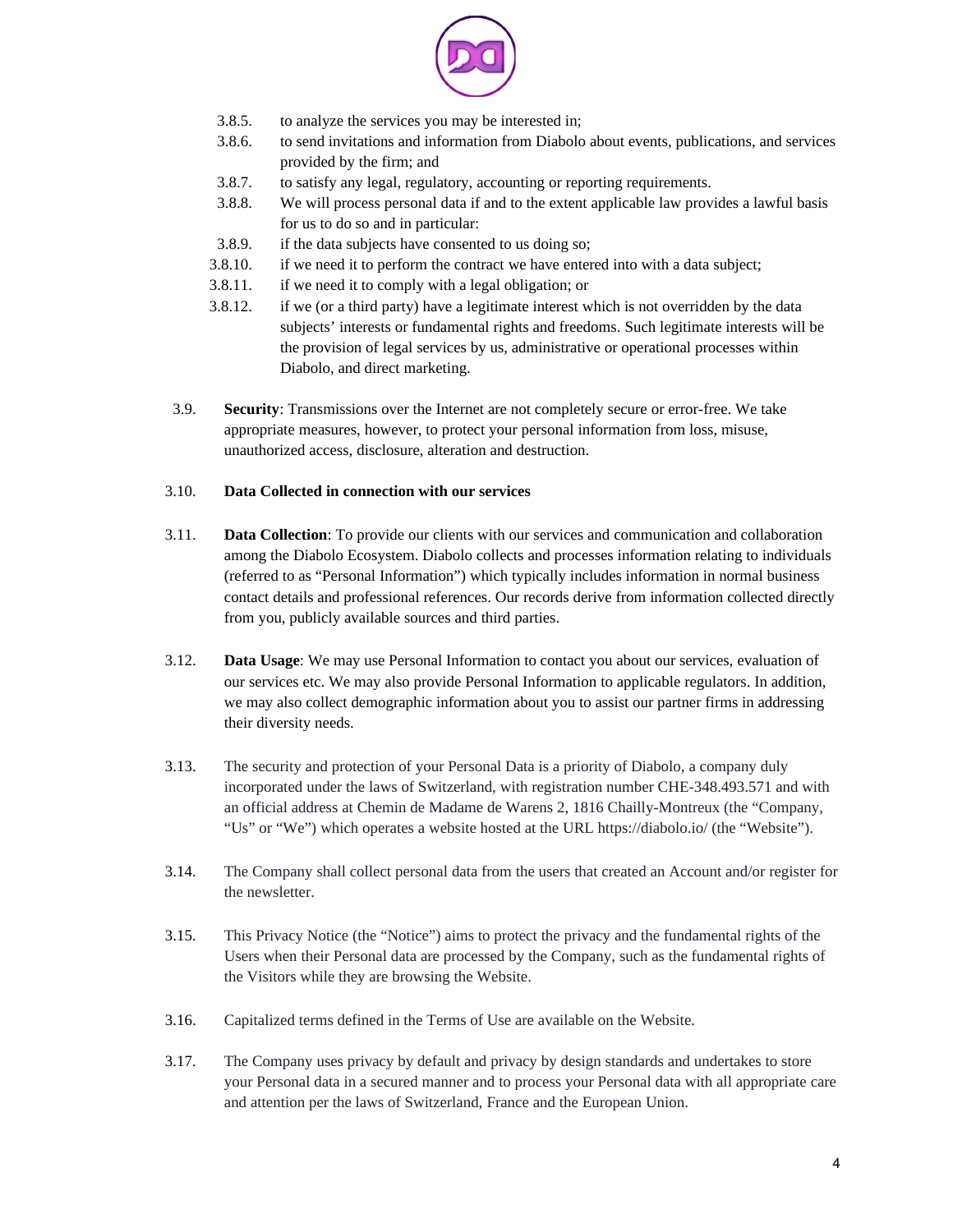

# **4. DEFINITIONS**

- <span id="page-4-2"></span>4.1. '**Consent**' shall mean any freely given, specific, and informed indication of his or her wishes by which a Data subject signals agreement to the Processing of Personal data relating to him or her.
- 4.2. '**Data controller**' shall mean the natural or legal person, who, alone or jointly with others, determines the purposes and means of the Processing of Personal data and who is in charge of this Processing.
- 4.3. '**Data subject**' shall mean natural or legal persons whose data is processed, whether it is a User or a Visitor.
- 4.4. '**Disclosure**' shall mean making Personal data accessible, for example by permitting access, transmission, or publication.
- 4.5. '**Personal data**' shall mean all information relating to an identified or identifiable person.
- 4.6. '**Personal data breach**' shall mean a breach of security leading to the accidental or unlawful destruction, loss, or alteration of – or to the unauthorized disclosure of, or access to – Personal data transmitted, stored, or otherwise processed.
- 4.7. '**Processing**' shall mean any operation or set of operations by automated and other means that is performed upon Personal data or sets of Personal data, such as collecting, recording, organizing, structuring, storing, adapting or altering, retrieving, consulting, using, disclosing by transmitting, disseminating or otherwise making available, aligning or combining, or erasing.
- 4.8. '**Recipient**' means third, public authority, agency, or other body that is, someone or something other than the Data subject or the Company – to which the Personal data is disclosed.

# **5. SCOPE**

- <span id="page-4-1"></span>5.1. The Company provides this Notice to describe its procedures regarding the Processing and Disclosure of Personal data collected by the Company while using the Website
- 5.2. This Notice shall apply to any use of the Website, whatever the method or medium used. It details the conditions at which the Company may collect, keep, use and save information that relates to you, as well as the choices that you have made in relation to the collection, utilisation and Disclosure of your Personal data.

# **6. ACCEPTANCE**

- <span id="page-4-0"></span>6.1. By browsing the Website, Visitors acknowledge that the Company may collect and process a certain number of Personal data that relate to them and that they have read and understood this Notice and agree to be bound by it and to comply with all applicable laws and regulations.
- 6.2. Users acknowledge that the Company may collect and process a certain number of Personal data that relate to them and that they have read and understood this Notice and agree to be bound by it and to comply with all applicable laws and regulations.
- 6.3. In particular, the Consent for the Processing of Personal data is given once the Visitor and/or the Users ticks the box in the pop-up window which says "I have read the Privacy Notice and agree to be bound by it".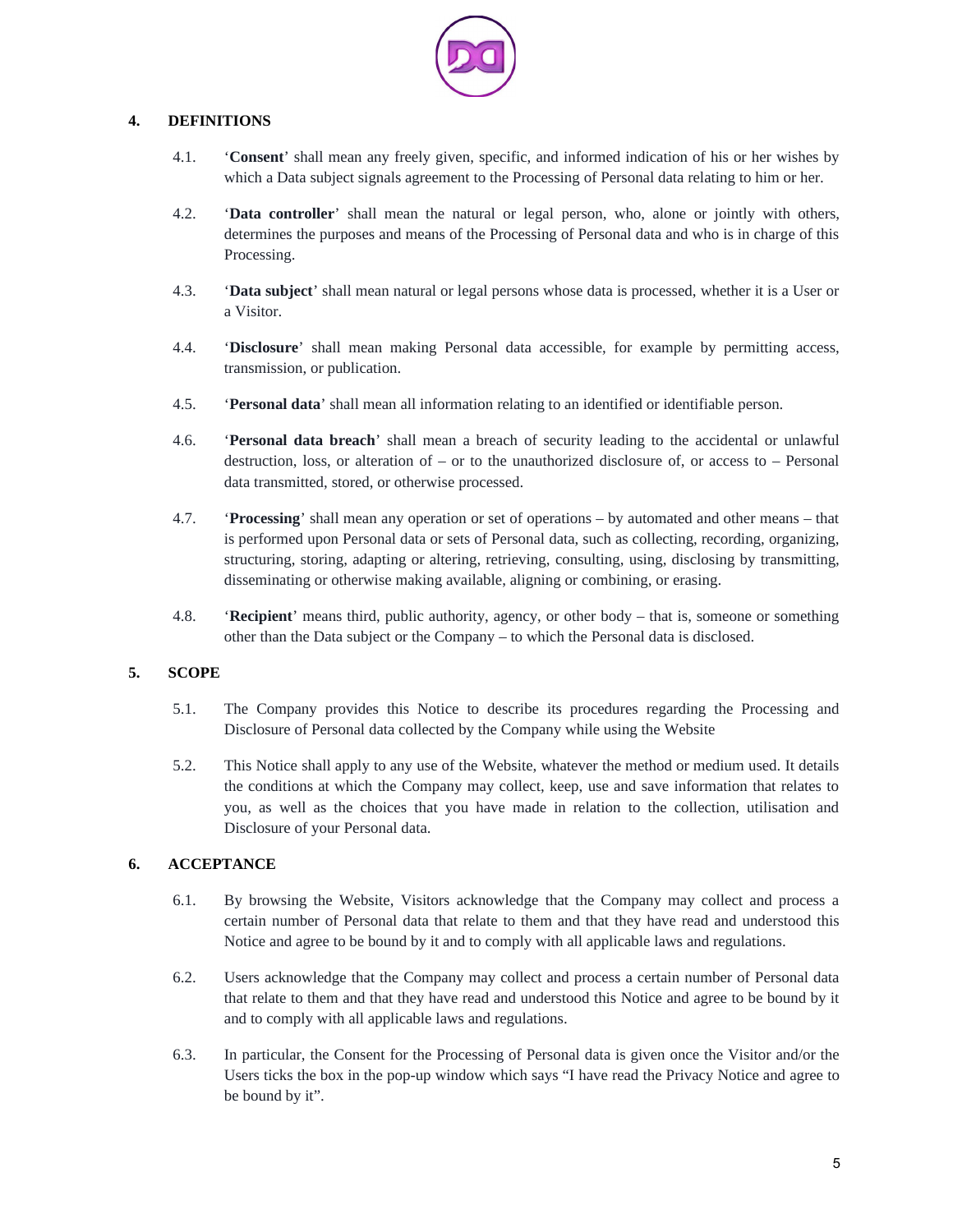

- 6.4. The Consent is also given when the Users freely submit to the Company the Personal Data required to become a User. This latter understands and agrees that the Company is free to use these Personal Data within the limit provided by law and this Notice.
- 6.5. If you do not agree with the terms of this Notice, please do not become a User and refrain from using the Website.

## **7. PRINCIPLE FOR PROCESSING PERSONAL DATA**

<span id="page-5-0"></span>7.1. While Processing Personal data, the Company will respect the following general principle:

#### 7.1.1. **Fairness and lawfulness**

7.1.1.1. When Processing Personal data, the individual rights of the Data subjects must be protected. Personal Data must be collected and processed lawfully, in a fair manner, in good faith, and must be proportionate to the objective.

# 7.1.2. **Restriction to a specific purpose**

7.1.2.1. Personal data handled by the Company should be adequate and relevant to the purpose for which they are collected and processed. This requires, in particular, ensuring that the types of Personal data collected are not excessive for the purpose for which they are collected. Subsequent changes to the purpose are only possible to a limited extent and require substantiation.

# 7.1.3. **Transparency**

- 7.1.3.1. The Data subject must be informed of how his/her Personal data is being handled. When the Personal data is collected, the Data subject must be informed of:
	- 7.1.3.1.1. the existence of the present Notice;
	- 7.1.3.1.2. the identity of the Data controller;
	- 7.1.3.1.3. the purpose of Personal data Processing;
	- 7.1.3.1.4. third-parties to whom the data might be transmitted.

#### 7.2. **What Rights You Have**

- 7.2.1. We rely on you to provide accurate, complete and current personal data to us.
- 7.2.2. You may also contact us to request more information in connection with our data processing activities or to exercise the rights you have as an individual in relation to the personal data we hold. These include the rights to request access to your personal data and to request a copy of the information we hold about you, to rectification of your personal data, or, in certain circumstances, to erasure of this personal data from our systems and the restriction of processing of your personal data.
- 7.2.3. Where we have relied on your consent as the legal grounds for processing, you may withdraw your consent at any time. Withdrawal does not invalidate the consent-based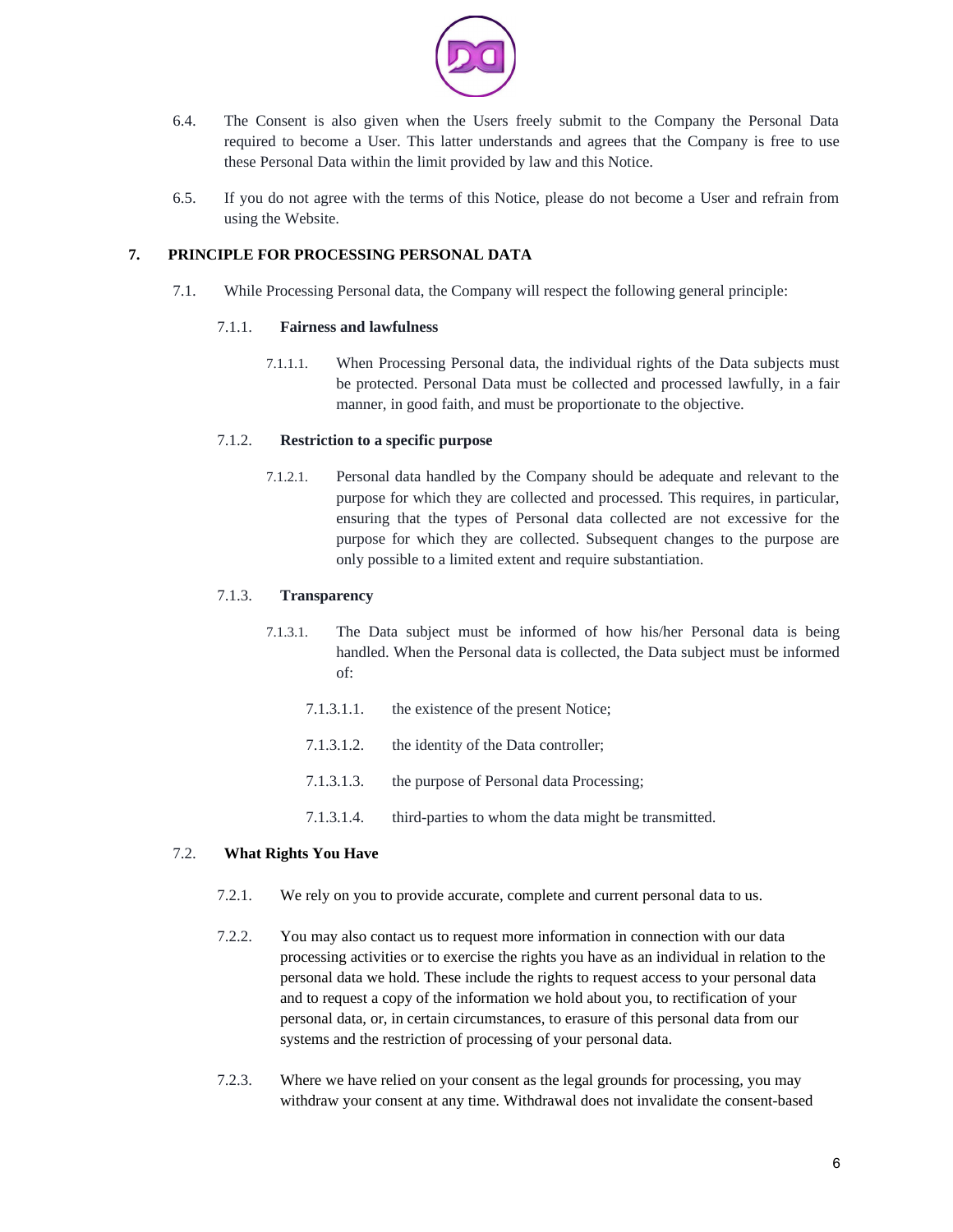

processing that occurred prior to withdrawal. You also have the right to object to the processing of your personal data and in certain limited circumstances, the right to data portability.

- 7.3. You have the right to contact us at any time if you wish to complain about our processing of your personal data and you may lodge a complaint at any time with a supervisory authority.
- 7.4. When contacting us in connection with any of your rights (described above), you will need to provide sufficient identifying information, such as name, address, and birth date before your request can be processed. We may limit or deny access to personal data where providing such access would be unreasonably burdensome or expensive in the circumstances, or as otherwise permitted by law. In some circumstances, we may charge a reasonable fee, where warranted, for access to personal data.

# **7.4.1. Consent of the Data subject**

- 7.4.1.1. Personal data must be collected directly from the individual concerned and the Consent of the Data subject may be required before Processing Personal data. The Consent must be obtained in writing or electronically for documentation. The Consent is valid only if given voluntarily. If for any reason, the Consent of the Data subject is not given before Processing Personal data, this one should be secured in writing as soon as possible after the beginning of the Processing.
- 7.4.1.2. Personal data can be processed without Consent if it is necessary to enforce a legitimate interest of the Company. Legitimate interests are generally of a legal (e.g. filing, enforcing or defending against legal claims) or financial (e.g. valuation of companies) nature. The Processing of Personal data is also permitted if national legislation requests, requires or allows this.

#### 7.4.2. **Accuracy**

7.4.2.1. Personal data kept on file must be correct and if necessary, kept up to date. Inaccurate or incomplete Personal data should not be kept on file and deleted.

# **8. COLLECTED DATA**

- <span id="page-6-0"></span>8.1. This Notice applies to all information which is received during your visit to or use of the Website, when you subscribe to our newsletter and/or when you become a User.
- 8.2. In particular, the Company will collect the following Personal data:

#### 8.2.1. **Visitors data**

- 8.2.1.1. When you browse the Website, even if you do not subscribe to our newsletter, do not become a User and do not contact us, the Company automatically:
	- 8.2.1.1.1. collects your cookies;
	- 8.2.1.1.2. uses Google Analytics;
	- 8.2.1.1.3. uses Facebook pixel;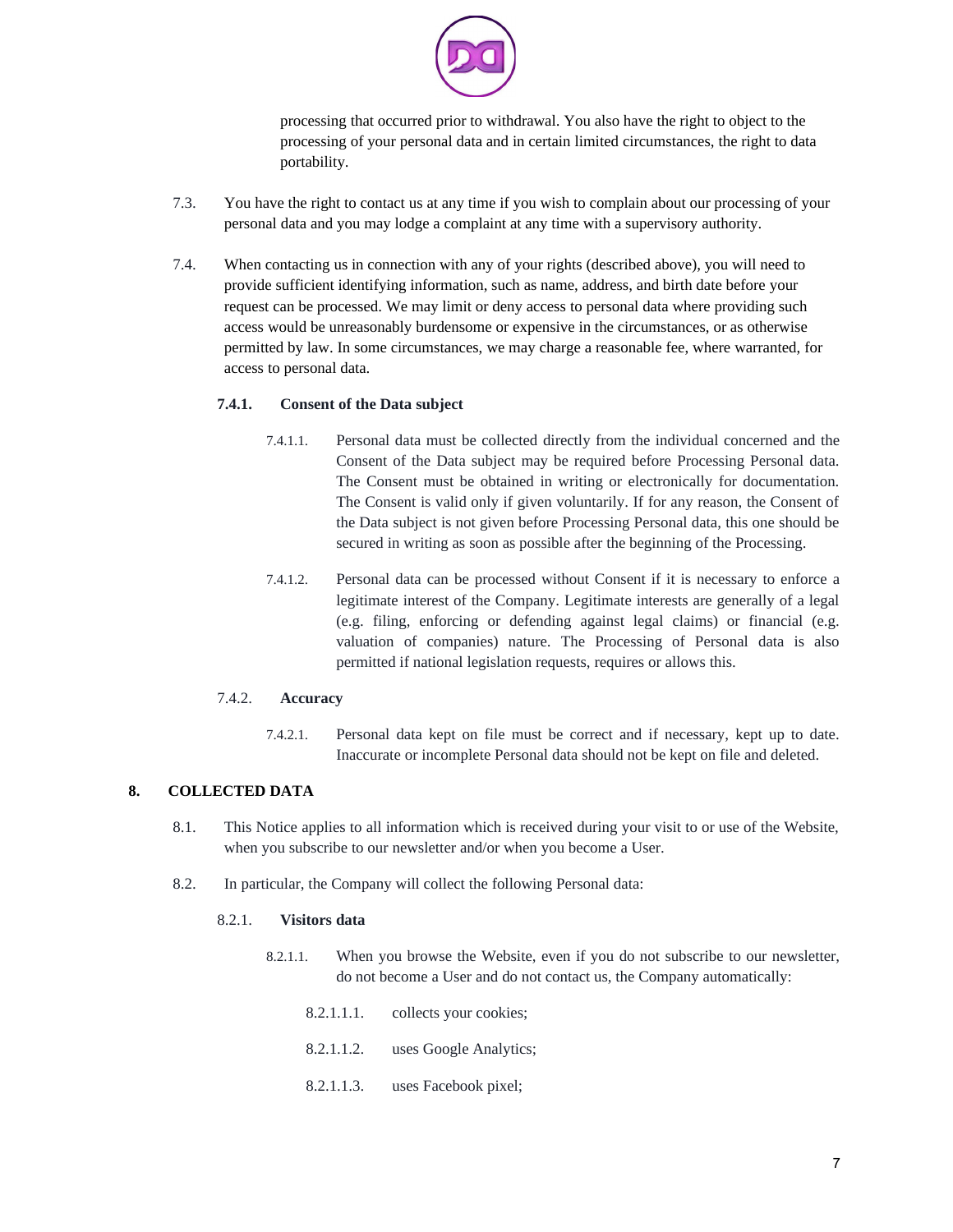

#### 8.2.1.1.4. uses Zen Desk.

#### **8.2.2. Users data**

- 8.2.2.1. When you become a User, the Company shall collect:
	- 8.2.2.1.1. your Ethereum address;
	- 8.2.2.1.2. your email address;
	- 8.2.2.1.3. your Sol address.

#### **8.2.3. Newsletter's subscriber data**

- 8.2.3.1. When you, as a Visitor or a User, subscribe to our newsletter, We collect your IP address, your name, surname, your country of residence and your email address for the sole purpose of sending you our newsletter.
- 8.2.3.2. Please note that you are entitled to unsubscribe from our newsletter whenever you want and at your sole discretion by contacting us.

# **9. USE OF DATA**

- <span id="page-7-0"></span>9.1. The following paragraphs describe the various purposes for which the Company uses your Personal data. Please note that not all of the uses below will be relevant to every individual.
- 9.2. Generally, the main reason why We collect Personal data is to enable you to enjoy and easily navigate the Website, to transfer your tokens to your Ethereum or Sol address, to keep a detailed list of the Users who participates to the Referendum, to keep you updated about the result of the Referendum and/or advances of the Diabolo Project. If you contact us via email to the contacts set out on the Website, We will keep a record of that correspondence.

#### **9.2.1. Users data**

- 9.2.1.1. Users understand and agree that their transactional information will be made public on the blockchains and, therefore, disclosed to anyone.
- 9.2.1.2. The Company will employ Users' Personal data to provide them with a better service, and in particular to:
	- 9.2.1.2.1. communicate with them;
	- 9.2.1.2.2. provide them with information about new products available, blog posts, promotions, special offers, and other information;
	- 9.2.1.2.3. personalize the promotional offers, in particular, based upon their activity and their transaction history;
	- 9.2.1.2.4. answer to their questions and comments;
	- 9.2.1.2.5. send them Diabolo's newsletter, unless the Users unsubscribe;
	- 9.2.1.2.6. prevent potentially prohibited or illegal activities;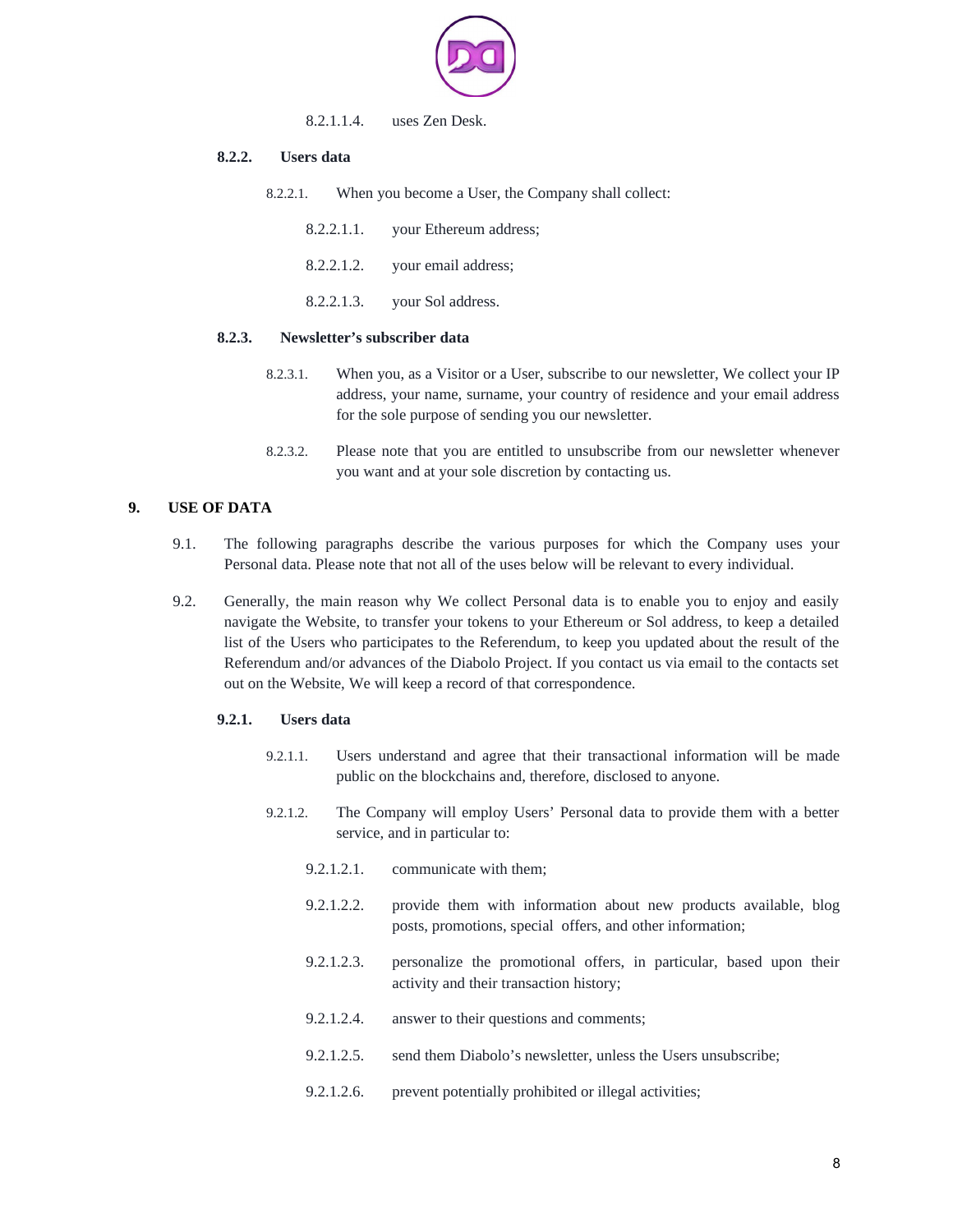

- 9.2.1.2.7. conduct research and compile statistics on usage patterns;
- 9.2.1.2.8. process transactions;
- 9.2.1.2.9. manage the accounts;
- 9.2.1.2.10. enforce the Terms of Use;
- 9.2.1.2.11. comply with our legal requirements;
- 9.2.1.2.12. as otherwise described to the Users at the point of collection.

#### **9.2.2. Collect of the cookies**

- 9.2.2.1. A Cookie is a piece of information that is placed automatically on your computer's hard drive when you access certain websites. The Cookie uniquely identifies your browser to the server. Cookies allow the Company to store information on the server (for example language preferences, technical information, click or path information, etc.) to help make the Web experience better for you and to conduct Website analysis and Website performance review.
- 9.2.2.2. Most Web browsers are set up to accept cookies, although you can reset your browser to refuse all cookies or to indicate when a cookie is being sent. Note, however, that some portions of the Website may not work properly if you refuse cookies.

# **9.2.3. Use of Google Analytics**

- 9.2.3.1. The Website uses Google Analytics, an Internet site analysis service supplied by Google Inc. ("Google"). Google Analytics uses cookies which are text files placed on your computer to help to analyse the use made of the Website by its users. The data generated by the cookies concerning your use of the Website (including your IP address) will be forwarded to, and stored by Google on servers located outside of Switzerland. Google will use this information to evaluate your use of the Website, compile reports on site activity for its publisher and provide other services relating to the activity of the Website and the use of the internet. Google may release these data to third parties if there is a legal obligation to do so or when the third parties process these data for the account of Google including, in particular, the publisher of the Website. Google will not cross-reference your IP address with any other data held by Google.
- 9.2.3.2. You may deactivate the use of cookies by selecting appropriate parameters on your navigator. However, deactivation of this kind might prevent the use of certain functions of the Website. By using the Website, you specifically Consent to the Processing of your Personal data by Google under the conditions and for the purposes described above.

#### **10. THIRD-PARTY DISCLOSURE**

<span id="page-8-0"></span>10.1. The Company may share your Personal Data to any other relevant third parties, in particular if We are requested to do so to comply with a court order or law enforcement authorities request, or if We find it necessary, as determined in the Company's sole discretion, to investigate, prevent or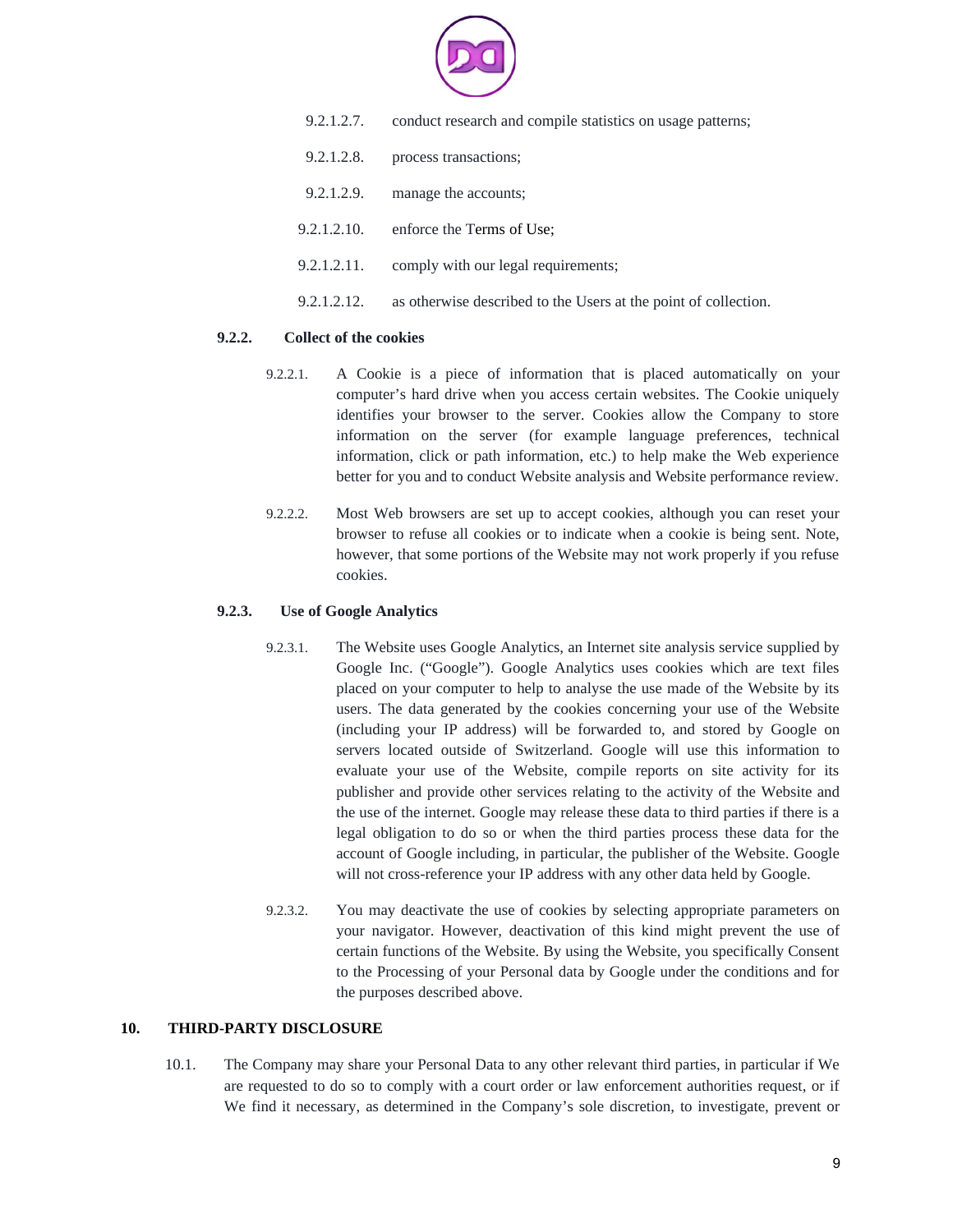

take action regarding illegal activities, to defend our interest or as otherwise required or permitted by law.

- 10.2. In any case, where a cross-border transfer is done, the Company ensures that adequate protection is guaranteed for Personal Data to be transferred outside of Switzerland and the European Economic Area (hereinafter: the "EEA"). In some specific cases when this level of protection is not guaranteed, the Company will obtain your prior Consent or establish with the Recipient of Personal data a contractual framework or sufficient safeguards that ensure an adequate level of protection abroad. You may request access to a copy of these safeguards by contacting the Company.
- 10.3. Unless otherwise stated, the third parties who receive data from the Company are prohibited to use this Personal data beyond what is necessary to provide the product or service to you, directly or by participating in the Company's activities.

# **11. STORAGE OF YOUR PERSONAL DATA**

- <span id="page-9-3"></span>11.1. Your Personal data will be stored in Europe. You agree that the Company may store your Personal Data in any country of the EEA, including Switzerland.
- 11.2. The storage, as well as the Processing of your Personal Data, may require that your Personal Data are ultimately transferred/transmitted to, and/or stored at a destination outside of your country of residence, notably Switzerland. Where permitted by law, by accepting the terms of this Notice, you agree to such transferring, transmission, storing and/or Processing. You also agree that such activities may take place to or in countries offering a lower level of protection than your country of residence.

#### **12. RETENTION OF YOUR PERSONAL DATA**

<span id="page-9-2"></span>12.1. In accordance with applicable laws, the Company will use your Personal data for as long as necessary to satisfy the purposes for which your Personal Data was collected or to comply with applicable legal requirements.

# **13. SECURITY OF YOUR PERSONAL DATA**

- <span id="page-9-1"></span>13.1. The Company applies high industry standards and will always apply adequate technical and organisational measures, in accordance with applicable laws to ensure that your data is kept secure.
- 13.2. In the event of a Personal Data breach, the Company shall without undue delay, and where feasible, not later than 72 hours after having become aware of it, notify the breach to the competent supervisory authority, unless said breach is unlikely to result in a risk to your rights and freedoms. If the breach is likely to result in a high risk to your rights and freedoms, the Company shall communicate this breach to you, if it is feasible, without undue delay.

# **14. ACCESS TO YOUR DATA AND INFORMATION RIGHTS**

<span id="page-9-0"></span>14.1. You have the right to request access to or information about the Personal Data relating to you which are processed by the Company.

# 14.2. **How Long Personal Data Is Retained**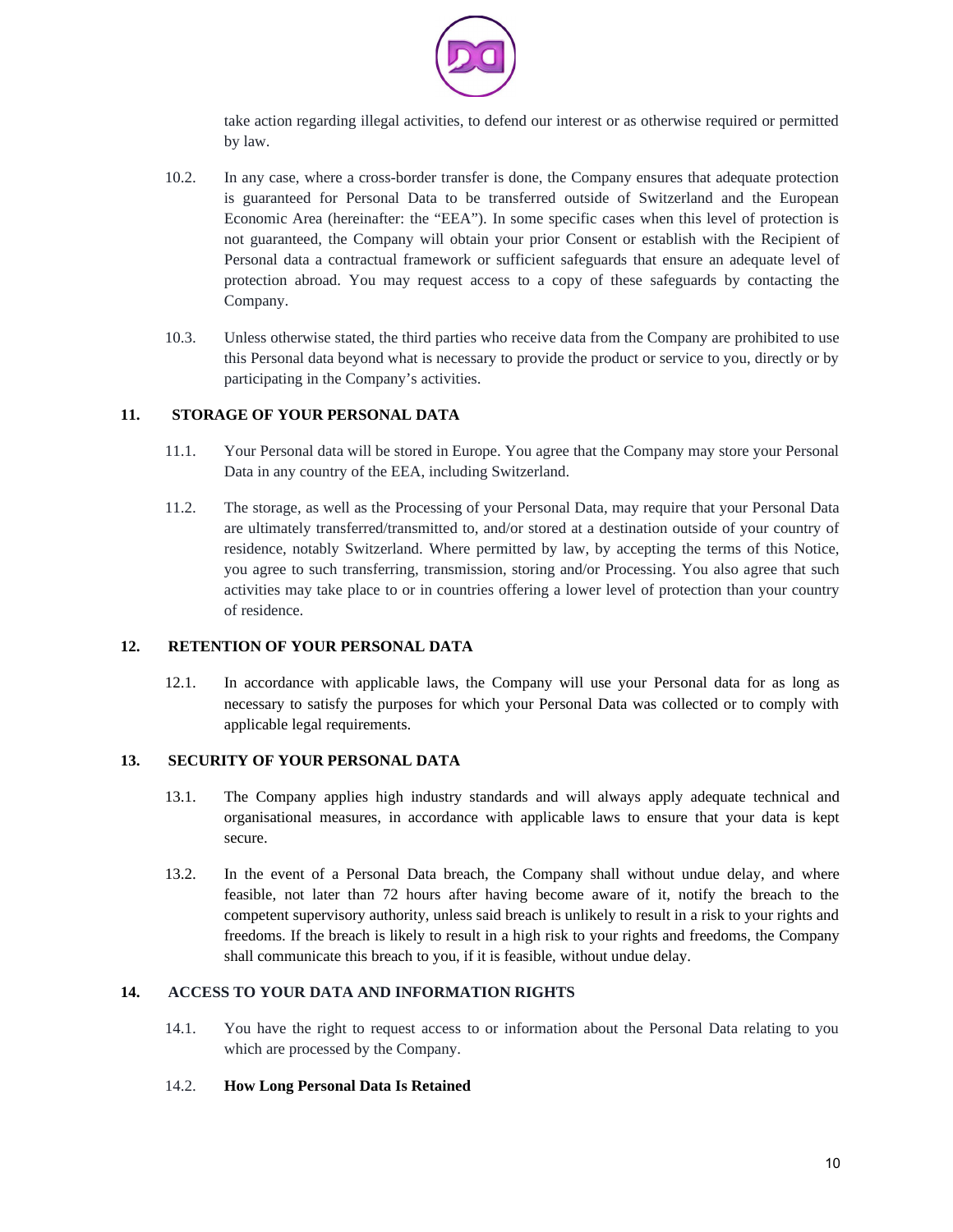

- 14.2.1. We will retain your personal data for as long as necessary to fulfil the purposes for which it was collected and processed in compliance with this Privacy Statement. To determine the retention period for personal data, we will take into consideration the purposes for which they were collected, the amount, the nature, the sensitivity and the applicable legal requirements. At any time, you have the right to contact us to remove you from our distribution lists at help@diabolotrading.com
- 14.2.2. During the retention of personal data, we take technical and organizational security measures against accidental or intentional manipulation, partial or complete loss, destruction or unauthorized access by third parties. Our security measures are continuously improved in line with technological developments.
- 14.3. Where provided by law, you, your successors, representatives and/or proxies may
	- 14.3.1. request deletion, correction or revision of your Personal data;
	- 14.3.2. oppose the data Processing;
	- 14.3.3. limit the use and Disclosure of your Personal data; and
	- 14.3.4. revoke Consent to any of our data Processing activities, if the Company is relying on your Consent and does not have another legal basis to continue Processing your data.
- 14.4. These rights can be exercised by contacting us through our contact form or writing to us at help@diabolotrading.com, attaching a copy of your ID. If the request is submitted by a person other than you, without providing evidence that the request is legitimately made on your behalf, the request will be rejected.
- 14.5. The request is free of charge unless your request is unfounded or excessive (e.g. if you have already requested such Personal data multiple times in the last twelve months or if the request generates an extremely high workload). In such a case, the Company may charge you a reasonable request fee according to applicable laws.
- 14.6. The Company may refuse, restrict or defer the provision of Personal data where it has the right to do so, for example if fulfilling the request will adversely affect the rights and freedoms of others.

#### **15. PORTABILITY OF YOUR DATA**

- <span id="page-10-0"></span>15.1. You also have the right to receive your Personal data, which you have provided to the Company with, in a structured, commonly used and machine-readable format and have the right to transmit those data to another controller without hindrance from the Company.
- 15.2. This right can be exercised by contacting us through our contact form or writing to us at help@diabolotrading.com, attaching a copy of your ID. If the request is submitted by a person other than you, without providing evidence that the request is legitimately made on your behalf, the request will be rejected.
- 15.3. The request is free of charge unless your request is unfounded or excessive (e.g. if you have already requested such Personal data multiple times in the last twelve months or if the request generates an extremely high workload). In such a case, the Company may charge you a reasonable request fee according to applicable laws.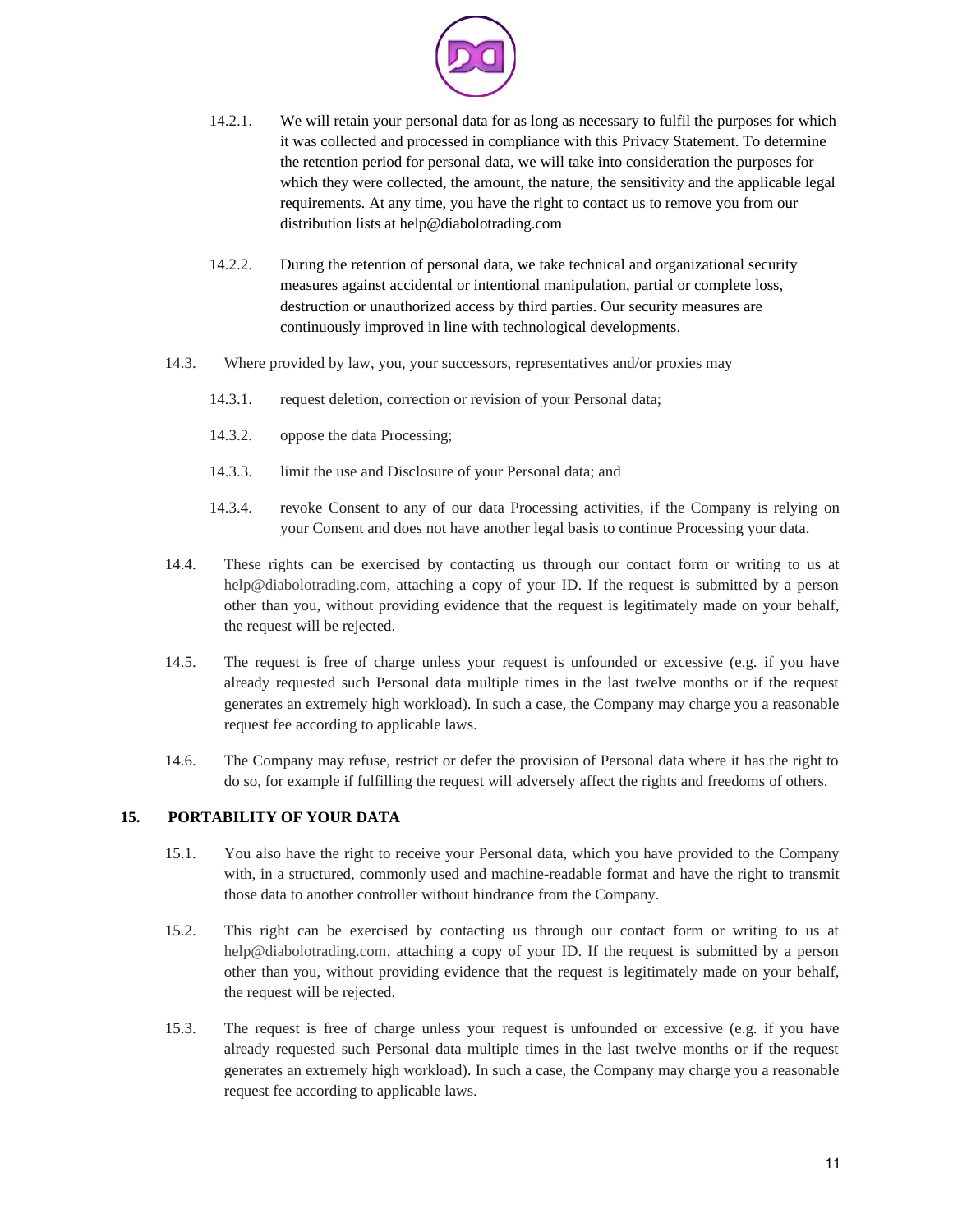

15.4. The Company may refuse, restrict or defer the provision of Personal data where it has the right to do so, for example if fulfilling the request will adversely affect the rights and freedoms of others.

## **16. PRIVACY BY DESIGN AND BY DEFAULT**

- <span id="page-11-1"></span>16.1. The Company will, both at the time of the determination of the means for Processing and at the time of the Processing itself, implement appropriate technical and organizational measures, such as pseudonymization, which are designed to implement data-protection principles, such as data minimization, in an effective manner and to integrate the necessary safeguards into the Processing in order to meet the requirements of the GDPR and protect your rights.
- 16.2. The Company will implement appropriate technical and organizational measures for ensuring that, by default, only Personal data which are necessary for each specific purpose of the Processing are processed. This obligation applies to the amount of your Personal data We collect, the extent of their Processing, the period of storage and their accessibility. These measures will ensure that by default your Personal data are not made accessible without your intervention to an indefinite number of third parties.

# **17. CONTACTING THE COMPANY AND COMPLAINTS**

- <span id="page-11-0"></span>17.1. The Company hopes to be able to answer any questions or concerns you have about your Personal data. You can get in touch with the Company at the postal address or email address given in section 18 hereafter.
- 17.2. If you have any question in relation to the processing of your personal data, please address all correspondence to the Diabolo Data Protection Office at: help@diabolotrading.com
- 17.3. If you currently receive marketing information from us which you would prefer not to receive in the future please email us at: help@diabolotrading.com
- 17.4. In relation to GDPR, the Company appoints Mr. Julien Onnen , as its EU representative for the purposes of article 27 of the EU General Data Protection Regulation 2016/679, whose postal address is Chemin de Madame de Warens 2, 1816 Montreux, Vaud, and whose email address is dataprotection@diabolotrading.com
- 17.5. You have the right to make a complaint if you feel your Personal data has been mishandled or if the Company has failed to meet your expectations. You are encouraged to contact the Company about any complaints or concerns but you are entitled to complain directly to the relevant supervisory authority.
- 17.6. If you wish to contact us please do so at the following address: Chemin de madame Warens 2, 1816 Montreux, Switzerland or at the following e-mail address help@diabolotrading.com
- 17.7. Finally, you also have the right to file a complaint with the supervisory authority, being the French EU Data Protection Authority. You can contact them as follows CNIL, Commission Nationale de l'Informatique et des Libertés, 3 Place de Fontenoy TSA 80715, 75334 PARIS CEDEX 07, France, Tél: +33 (0)1.53.73.22.22, Fax: +33 (0)1.53.73.22.00